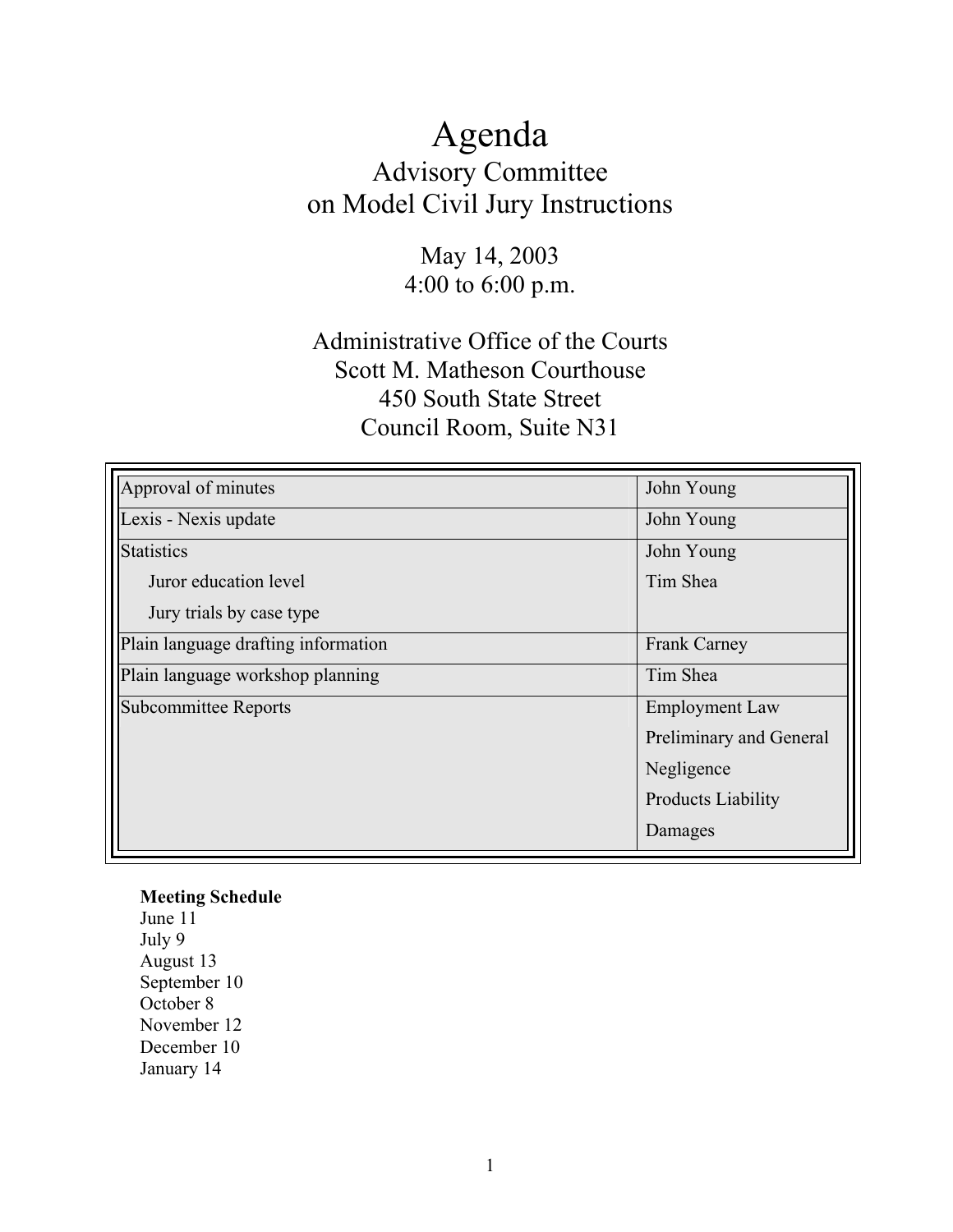### *MINUTES* Advisory Committee on Model Civil Jury Instructions April 15, 2003 3:00 p.m.

Present: John L. Young (chair), Timothy M. Shea, Paul M. Belnap, Juli Blanch, Francis J. Carney, Ralph L. Dewsnup, Marianna Di Paolo, Phillip S. Ferguson, Tracy H. Fowler, L. Rich Humpherys, Andrew G. Deiss for Elliott J. Williams, Paul M. Simmons, Honorable David L. Mower, Matty Branch

Excused: Honorable William W. Barrett, Jr., Colin P. King

\_ 1. *Welcome and Introductions.* Mr. Young welcomed the members of the committee and introduced Judge Mower and Ms. Branch, who were there to observe. Judge Mower chairs the committee that will be preparing the model criminal jury instructions.

2. *Purpose.* Mr. Young reviewed the advisory committee's charge from the Utah Supreme Court--to develop plain language jury instructions that juries can easily understand and to update the model instructions to reflect changes in the substantive law. Mr. Shea noted that the committee will need to balance clarity and accuracy.

\_ 3. *Audience.* Dr. Di Paolo asked who our intended audience was. Mr. Deiss thought that jurors nationally average about a sixth- or seventh-grade education. Other committee members thought that the target audience (Utah jurors) would be more educated.

#### **Mr. Shea will check with the federal district court to see if it has data on juror demographics in Utah.**

#### **Mr. Young will check with the Bureau of Economic Research for demographic information.**

\_ 4. *Training.* Mr. Carney circulated two articles on jury instructions and juror comprehension taken from the Internet, one written by Joseph Kimble. Judge Mower suggested that the committee review principles of writing in plain English. It was suggested that the model jury instruction committees (civil and criminal) receive training in writing jury instructions in plain English.

#### **Mr. Carney will obtain Appendix A to the Federal Judicial Center's Model Criminal Jury Instructions, which contains suggestions for drafting understandable jury instructions.**

**Mr. Carney will also look at other Internet resources on writing clear jury instructions.**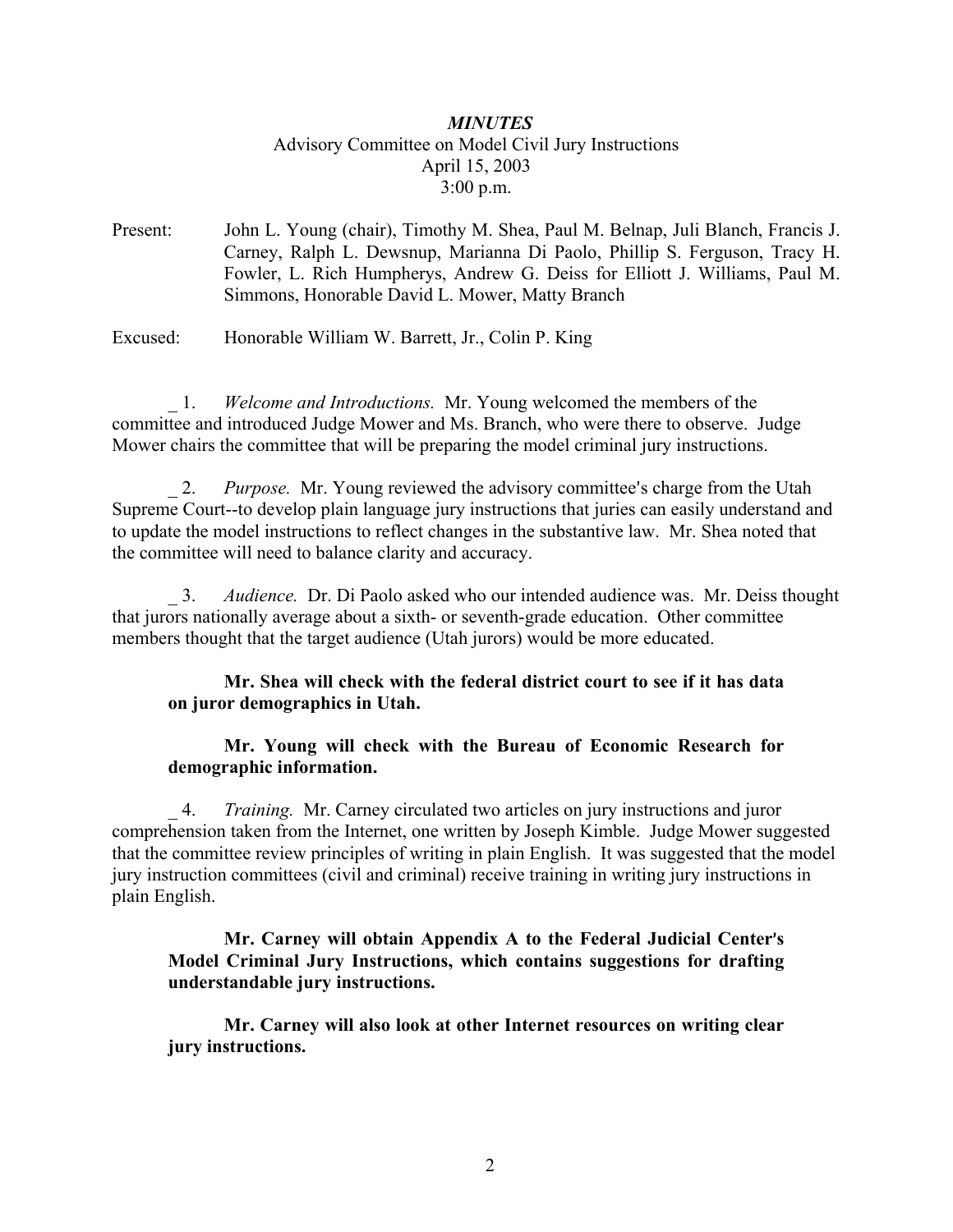**Dr. Di Paolo will review the sources cited in footnote 2 of the Kimble article.**

**Dr. Di Paolo will also ask some of her colleagues involved in** *Forensic Linguistics* **(an on-line journal) for suggestions of sources or people who could help train the committees in writing jury instructions in plain English.**

**Committee members should get suggestions for potential speakers to Mr. Shea and Mr. Carney as soon as possible.** 

#### **Mr. Carney will check with the Litigation Section of the Utah State Bar to see if it will help fund training for the jury instruction committees.**

\_ 5. *History.* Mr. Carney reviewed the history of the Model Utah Jury Instructions (MUJI) promulgated by the Litigation Section of the Utah State Bar. Mr. Dewsnup reviewed the work of the committee on jury service.

\_ 6. *Status of Current MUJI and Lexis-Nexis Pre-publishing Contract.* Mr. Shea reported that Lexis-Nexis, the successor to Michie Company, the publisher of MUJI, is interested in preparing a supplement to MUJI and has offered free editorial services in exchange for being the first publisher to receive drafts of the committee's work.

\_ 7. *Introduction to Model Jury Instructions.* Mr. Shea reported that the Utah Supreme Court is interested in approving the new model jury instructions while reserving the right to review them in the context of a particular case. Mr. Shea presented a draft introduction to the new MUJI for discussion. Mr. Humpherys suggested that the new instructions be given a different name to distinguish them from the original MUJI. Mr. Carney suggested that the court may not want to approve the new instructions since they may deal with areas in which Utah law is not clear. Mr. Dewsnup suggested that the committee adopt some version of the draft introduction as its mission statement.

\_ 8. *Committee Meeting Schedule.* The committee agreed to meet the second Wednesday of each month from 4:00 to 6:00 p.m. in the Judicial Council Room on the fifth floor of the Matheson Courthouse.

\_ 9. *Priorities.* Mr. Young suggested that the committee set priorities for categories of jury instructions based on (a) those most frequently used, and (b) those most in need of updating. The first category includes (i) preliminary and general instructions, (ii) special verdict forms; and (iii) general negligence instructions. Instructions in the second category include those regarding (i) employment law, (ii) insurance company obligations, (iii) damages (including punitive damages), and (iv) products liability. Mr. Carney asked whether the instructions should incorporate the Restatement (Third) of Torts: Products Liability. Mr. Humpherys questioned whether there should be a separate subcommittee on verdict forms or whether the subcommittees for each substantive area should prepare their own verdict forms. Mr. Dewsnup raised the question of whether more contract cases are tried to juries than tort cases.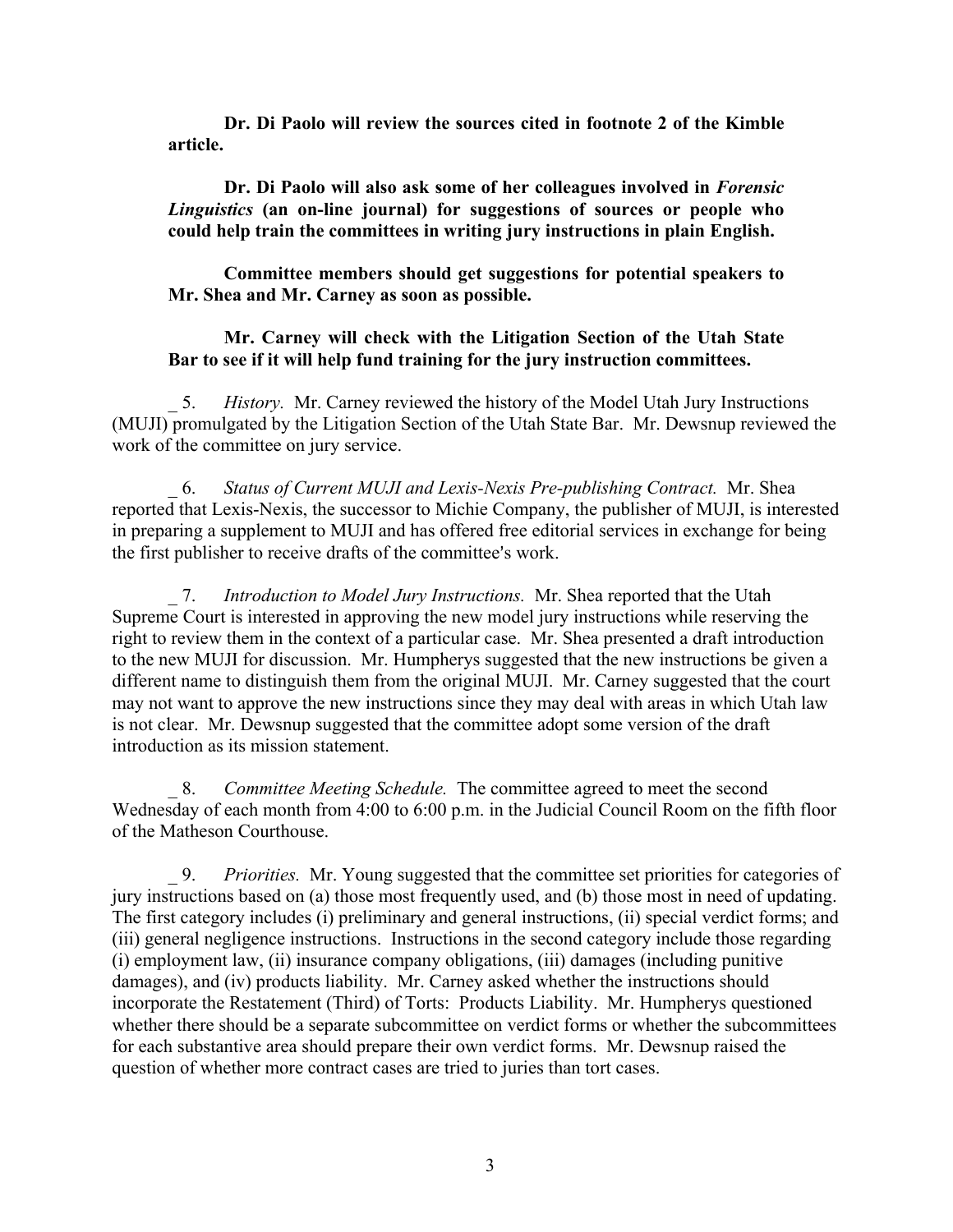#### **Mr. Shea will obtain statistics on the types of cases that go to trial and those that are tried to juries.**

\_ 10. *Subcommittees.* The following subcommittees were proposed:

*Employment Law:* Jathan Janove, Bob Wilde, Steven Baeder and Erik Strindberg have already been serving on an employment law subcommittee, under the direction of Mr. Young. Mr. Humpherys suggested that Karra Porter also be added to the subcommittee. Mr. Humpherys was then excused.

*Preliminary and General Instructions:* Judge Barrett, Ralph Dewsnup, Phil Ferguson, Judge Mower or Judge McIff.

*Negligence:* Frank Carney, Peter Collins, Vicky Kidman, David Lambert or Leslie Slaugh, John Lund, Doug Mortensen, Bill Stegall, Steve Sullivan.

*Products Liability:* Tracy Fowler (chair), Juli Blanch, Colin King, Paul Simmons.

*Damages:* Paul Belnap, Rich Humpherys.

Ms. Blanch suggested that each subcommittee have a judicial liaison. The final membership of the subcommittees was deferred till the next meeting.

\_ 11. *Format.* Mr. Carney suggested that the instructions be available in a loose-leaf binder to which sections could be added over time. Mr. Young indicated that Lexis-Nexis would also like the instructions in a loose-leaf format. Mr. Shea indicated that the instructions would eventually be available on the courts' website. Mr. Carney suggested that the case citations supporting the instructions be hyperlinked to the cases.

#### **Mr. Shea will check with Lexis-Nexis about the possibility of hyperlinking.**

\_ 12. *Law School Intern Assistance.* Mr. Shea noted that law students may be interested in doing legal research for the committee or subcommittees. The committee debated the relative merits of using law student interns as opposed to associate attorneys or relying on Lexis-Nexis's proffered editorial assistance.

The meeting concluded at 5:00 p.m.

*Next Meeting:* May 14, at 4:00 p.m. Agenda items for the next meeting should be sent to Mr. Young or Mr. Shea before May 7.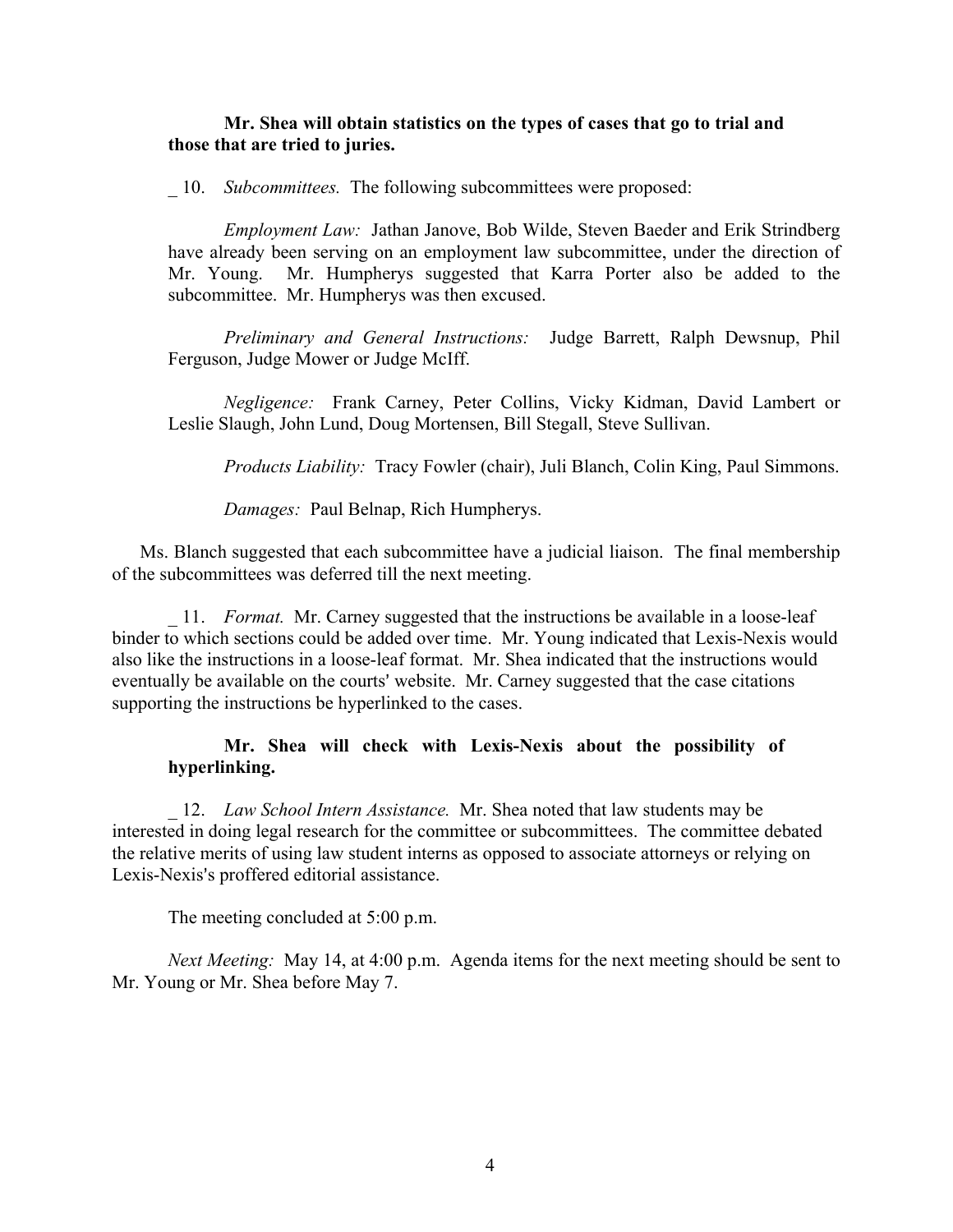## **Plain Language Workshop Planning**

### **Dates**

August/September?

## **Lesson Plan?**

Linguistics basics Plain language theory Plain language "rules" Plain language measures Grammar/Style Exercises

# **Education credit**

CLE Judicial

# **Faculty**

3 linguistics committee members guest speaker

# **Bryan A. Garner**

**SMU** http://www.lawprose.org/about\_bryan\_a.htm

# **Wayne Schiess**

University of Texas http://www.utexas.edu/law/faculty/wschiess/ http://legalwriting.net/

# **Teresa Leclercq**

University of Texas http://www.utexas.edu/law/faculty/tleclercq/

**Joseph Kimble**  Michigan Bar Plain Language Committee http://www.michbar.org/committees/penglish/pengcom.html

#### **Peter Meijes Tiersma**  Loyola http://www.lls.edu/academics/faculty/tiersma.html

**Bethany K. Dumas**  http://www.BethanyKayDumas.org